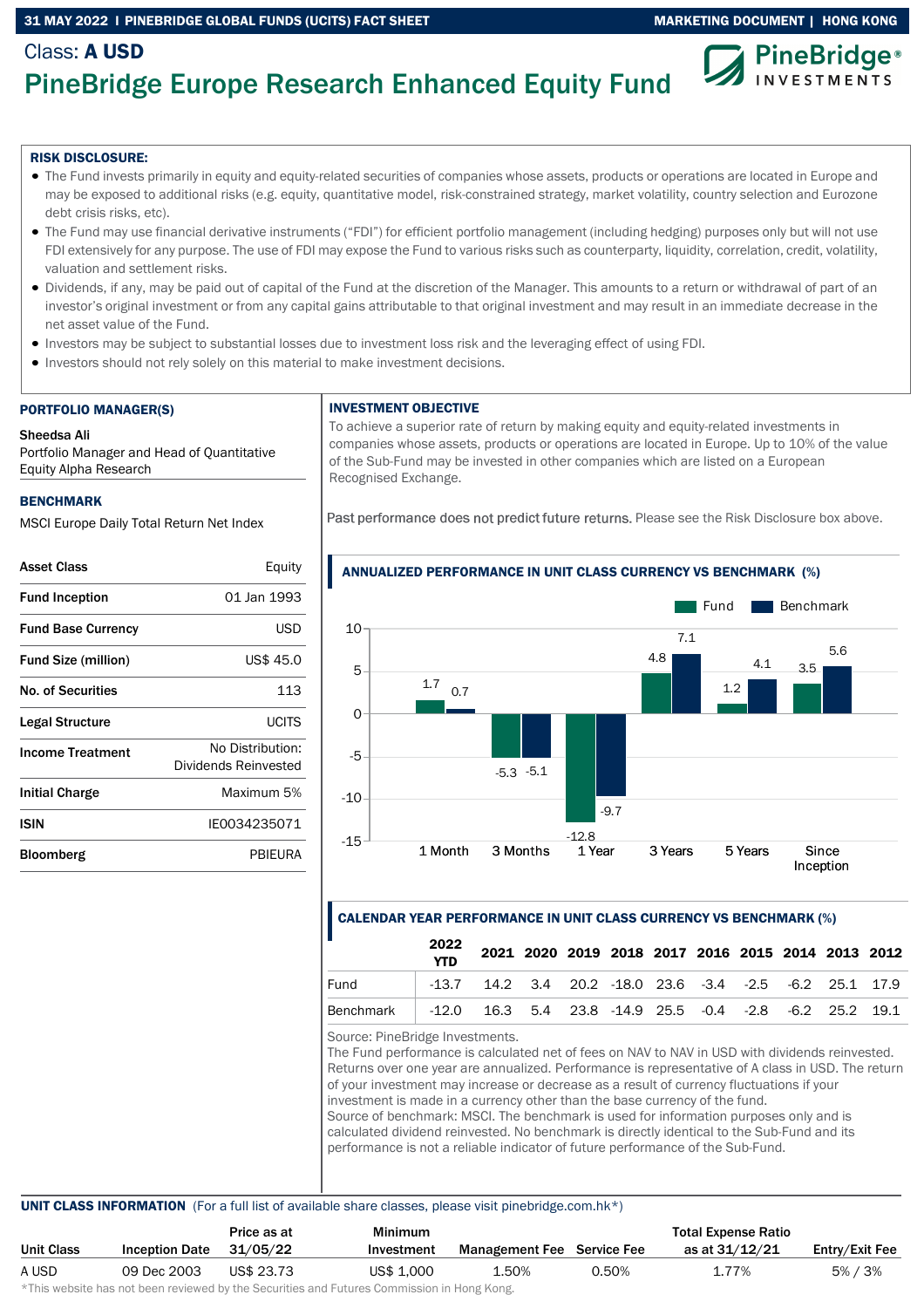# Class: A USD PineBridge Europe Research Enhanced Equity Fund



## SECTOR BREAKDOWN (%)

|                               | <b>FUND</b> | <b>BENCHMARK</b> |
|-------------------------------|-------------|------------------|
| <b>Health Care</b>            | 16.1        | 15.8             |
| <b>Financials</b>             | 15.7        | 16.1             |
| Industrials                   | 13.9        | 14.1             |
| <b>Consumer Staples</b>       | 12.8        | 13.1             |
| <b>Consumer Discretionary</b> | 9.8         | 9.9              |
| Information Technology        | 8.3         | 7.1              |
| Energy                        | 7.5         | 6.6              |
| <b>Communication Services</b> | 6.0         | 4.0              |
| Other                         | 9.9         | 13.3             |
| Cash                          | 0.2         | 0.0              |

## FUND ANALYSIS

|                        | <b>3 YEARS</b> |
|------------------------|----------------|
| Information Ratio      | $-1.0$         |
| Sharpe Ratio           | 0.2            |
| Alpha $(%)$            | $-2.4$         |
| Tracking Error (%)     | 2.3            |
| Standard Deviation (%) | 20.2           |
| Beta                   | 1.0            |
| R Squared (%)          | 98.9           |

# PORTFOLIO CHARACTERISTICS

| Wtd Avg Mkt Cap US\$ million | 77.355.1 |
|------------------------------|----------|
| P/E Ratio                    | 9.9      |
| P/B Ratio                    | 1.8      |
| <b>ROE</b> (%)               | 21.0     |
| Debt to Equity Ratio         | 0.84     |

# GEOGRAPHICAL BREAKDOWN (%)

|                    | <b>FUND</b> | <b>BENCHMARK</b> |
|--------------------|-------------|------------------|
| United Kingdom     | 20.6        | 24.1             |
| France             | 18.5        | 17.8             |
| Germany            | 16.3        | 12.5             |
| Switzerland        | 14.4        | 16.2             |
| <b>Netherlands</b> | 6.1         | 6.5              |
| Italy              | 5.4         | 3.1              |
| Spain              | 3.8         | 3.9              |
| Sweden             | 2.6         | 4.8              |
| Other              | 12.3        | 10.9             |
| Cash               | 0.2         | 0.0              |

# TOP TEN HOLDINGS (%)

|                                     | <b>FUND</b> |
|-------------------------------------|-------------|
| Novartis AG                         | 3.0         |
| LVMH Moet Hennessy Louis Vuitton SE | 2.7         |
| Shell Plc                           | 2.5         |
| Nestle S.A.                         | 2.5         |
| iShares Core MSCI Europe UCITS ETF  | 2.2         |
| Sanofi                              | 2.2         |
| British American Tobacco p.l.c.     | 1.9         |
| Allianz SF                          | 1.7         |
| <b>UBS Group AG</b>                 | 1.7         |
| Deutsche Telekom AG                 | 1.7         |

### **GLOSSARY**

Alpha: Measures the relative performance generated by the fund compared to the benchmark. An alpha of 1.0 indicates that the fund has outperformed its benchmark by 1%, after adjusting for risk of the benchmark.

Beta: Reflects sensitivity of the fund's returns to that of benchmark returns. A beta of 1.05 suggests that the fund could perform 5% better than the benchmark in up market and 5% worse in down market, assuming all other factors remain constant.

Exit Fee: Fee charged to investors when they redeem unit from a fund.

Information Ratio: Measures the funds returns above the benchmark returns relative to the risk (volatility) of the excess returns. It is a measure that identifies the consistency of the manager to outperform the benchmark.

Initial Fee: Fee charged to investors when they purchase units in a fund.

Management Fee: Percentage of the fund's assets that unitholders pay annually as remuneration to the investment adviser for managing the fund.

R Squared: Reflects the proportion of fund performance explained by changes in the benchmark. A high R-squared indicates the fund's performance has been in line with the benchmark. A low R-squared indicates the fund's performance has not been in line with the benchmark.

Service Fee: Percentage of fund's assets that retail unitholders pay annually for distribution services.

Sharpe Ratio: Measure of the fund's risk adjusted performance calculated as the portfolio returns in excess of the risk-free rate, divided by the risk (volatility) i.e. the Standard Deviation. The higher the Sharpe Ratio the better the returns compared to the risk taken.

Total Expense Ratio (TER): Estimated percentage (annualized) of fund assets used to pay for management fees and operating expenses, including service fees (if any) incurred by the fund. Fund expenses are reflected in the NAV. When calculating the TER, PineBridge has used the amount of expenses that it has received or estimated in its capacity as the Fund's Manager. Please note that the expense ratio includes variable expenses that are based on a number of factors including fund size, transactions, and other expenses. No assurance can be given that the TER will be realized over any future given period.

Tracking Error: Reflects the degree of variability of fund returns in relation to the benchmark. The lower the number the closer the fund's historic performance is to the benchmark.